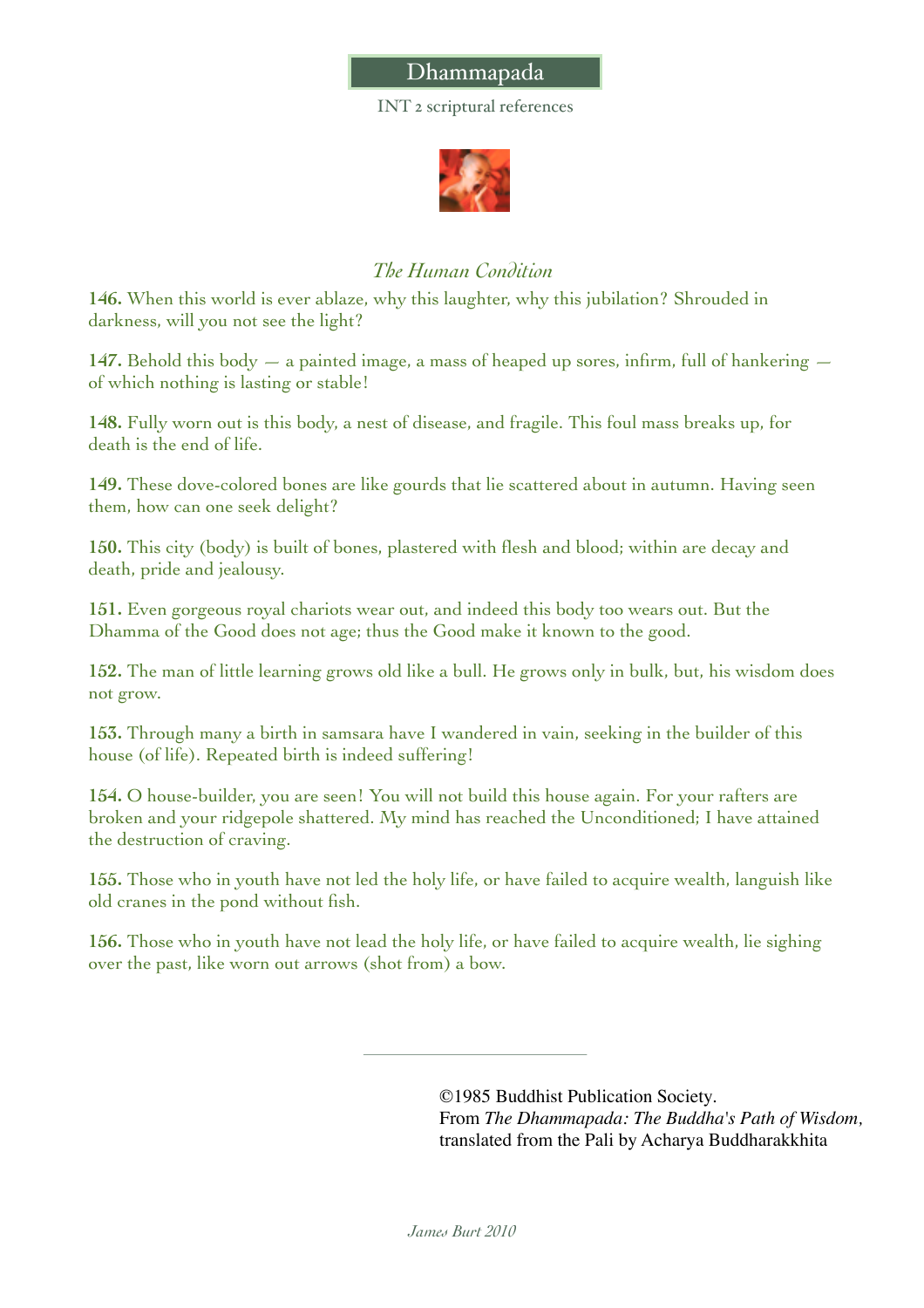## Dhammapada

references for Int 2 exam



*The Goal*

**90.** The fever of passion exists not for him who has completed the journey, who is sorrowless and wholly set free, and has broken all ties.

**91.** The mindful ones exert themselves. They are not attached to any home; like swans that abandon the lake, they leave home after home behind.

**92.** Those who do not accumulate and are wise regarding food, whose object is the Void, the Unconditioned Freedom  $-$  their track cannot be traced, like that of birds in the air.

**93.** He whose cankers are destroyed and who is not attached to food, whose object is the Void, the Unconditioned Freedom — his path cannot be traced, like that of birds in the air.

**94.** Even the gods hold dear the wise one, whose senses are subdued like horses well trained by a charioteer, whose pride is destroyed and who is free from the cankers.

**95.** There is no more worldly existence for the wise one who, like the earth, resents nothing, who is firm as a high pillar and as pure as a deep pool free from mud.

**96.** Calm is his thought, calm his speech, and calm his deed, who, truly knowing, is wholly freed, perfectly tranquil and wise.

**97.** The man who is without blind faith, who knows the Uncreated, who has severed all links, destroyed all causes (for karma, good and evil), and thrown out all desires — he, truly, is the most excellent of men.

**98.** Inspiring, indeed, is that place where Arahants dwell, be it a village, a forest, a vale, or a hill.

**99.** Inspiring are the forests in which worldlings find no pleasure. There the passionless will rejoice, for they seek no sensual pleasures.



*James Burt 2010*